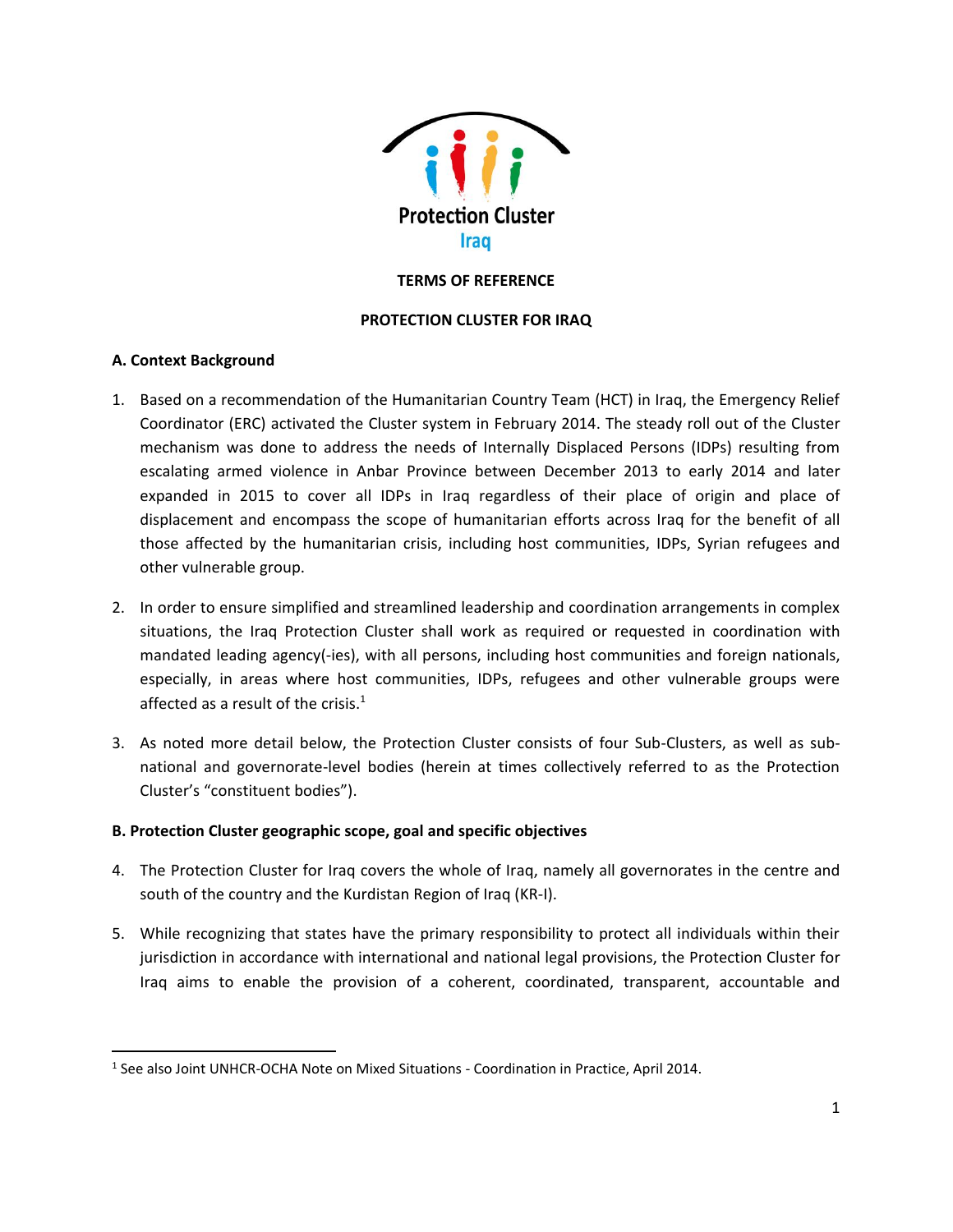comprehensive response to protection needs, including those of conflict-affected communities in Iraq.

- 6. Within the Iraq context, the Protection Cluster's work relates foremost to the protection of internally displaced persons. While this is true, and while primary accountability for the protection of refugee populations rests with UNHCR, the Cluster will embrace a common-sense, rights-based approach that does not arbitrarily discriminate on the basis of status. To the extent beneficial to persons of concern, the Cluster will coordinate with UNHCR and other key actors.
- 7. In line with the IASC guidelines and relevant tools, including the operating Iraq Humanitarian Response Plan and the Regional Refugee and Resilience Plan, the objectives of the Protection Cluster for Iraq are:
	- a) to support the identification and prioritization of protection concerns;
	- b) to undertake and coordinate advocacy efforts, mainly but not limited to, with the HC/HCT and other key stakeholders in order to support preventive, remedial and reparatory actions by the relevant authorities and international stakeholders in accordance with their obligations;
	- c) to ensure that regular protection assessments are carried out with a special focus on vulnerable populations and groups with special needs;
	- d) to support effective coordination of protection activities responding to the identified key concerns and strive to reduce duplication, minimize gaps, and promote complementarity in the humanitarian response;
	- e) to develop appropriate protection sensitive response strategies and work-plans clearly identifying roles and responsibilities and report on their implementation;
	- f) to support resource mobilization initiatives for the Cluster, the Sub-Clusters, Working Groups and their Members;
	- g) to undertake capacity building and sensitization of stakeholders, also, through protection mainstreaming; and
	- h) to initiate or enhance protection of civilians within the context of humanitarian action.
	- 4. The Protection Cluster is comprised of protection and human rights focused organizations and entities that undertake preventive and responsive activities in different locations in Iraq within the following definitional framework:
	- a) The concept that protection encompasses all activities aimed at obtaining full respect for the rights of the individual in accordance with the letter and the spirit of the relevant bodies of law (i.e. human rights law, international humanitarian law, refugee law) without discrimination and as provided for in national and international law. Consequently, protection is not limited to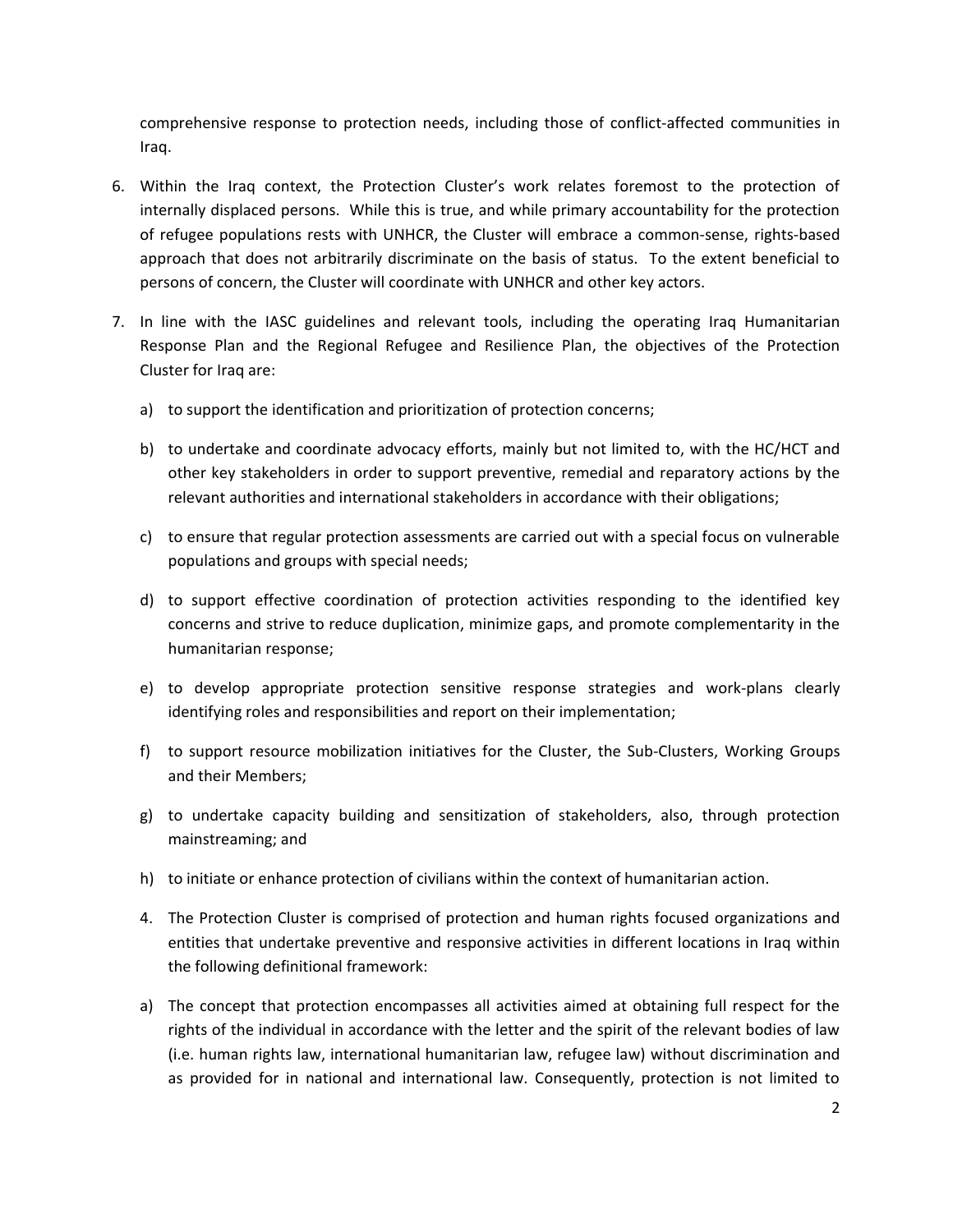survival and physical security but covers the full range of rights, including civil and political rights.

b) The work of the Protection Cluster Members is guided by the principles of neutrality, impartiality, independence, and the humanitarian principle of "Do no harm'.

# **C. Function of the Protection Cluster for Iraq**

- 8. The Protection Cluster for Iraq will voice the concerns, share information, and seek solutions to the protection needs of affected populations. Specifically, the Protection Cluster shall:
	- a) actively seek to include key humanitarian partners able and willing to contribute expertise, knowledge and/or resources relevant to the priority protection issues;
	- b) support effective coordination of protection activities among humanitarian partners. This includes among others, securing commitment of humanitarian partners to share information, respond to identified needs, fill gaps, ensure an appropriate distribution of responsibilities and complementarities of different actors, and promote responses to urgent protection concerns;
	- c) establish effective links with the Iraq based clusters and other relevant thematic working groups/task forces;
	- d) ensure that protection concerns and standards are appropriately represented within protectionrelated forums, as well as provide guidance in liaison with other Clusters/working groups/task forces;
	- e) ensure utilization of participatory and community based approaches in protection needs assessment, analysis, contingency and other planning, monitoring and response;
	- f) seek to develop a common protection strategy at national level including the identification of gaps, and a predictable work plan;
	- g) seek to develop a protection strategy and guidance notes on prioritized themes for the Humanitarian Country Team;
	- h) seek to support the development of a comprehensive protection of civilians strategy;
	- i) represent the interests of the Protection Cluster in discussions with the Humanitarian Coordinator, at Inter-Cluster meetings, and with other stakeholders on prioritization of issues for humanitarian action, resource mobilization, and advocacy;
	- j) facilitate the mainstreaming of protection/gender/age/disability mainstreaming into humanitarian action undertaken by other Clusters/working groups/task forces and provide support to or request support from other Clusters/Working Groups as necessary;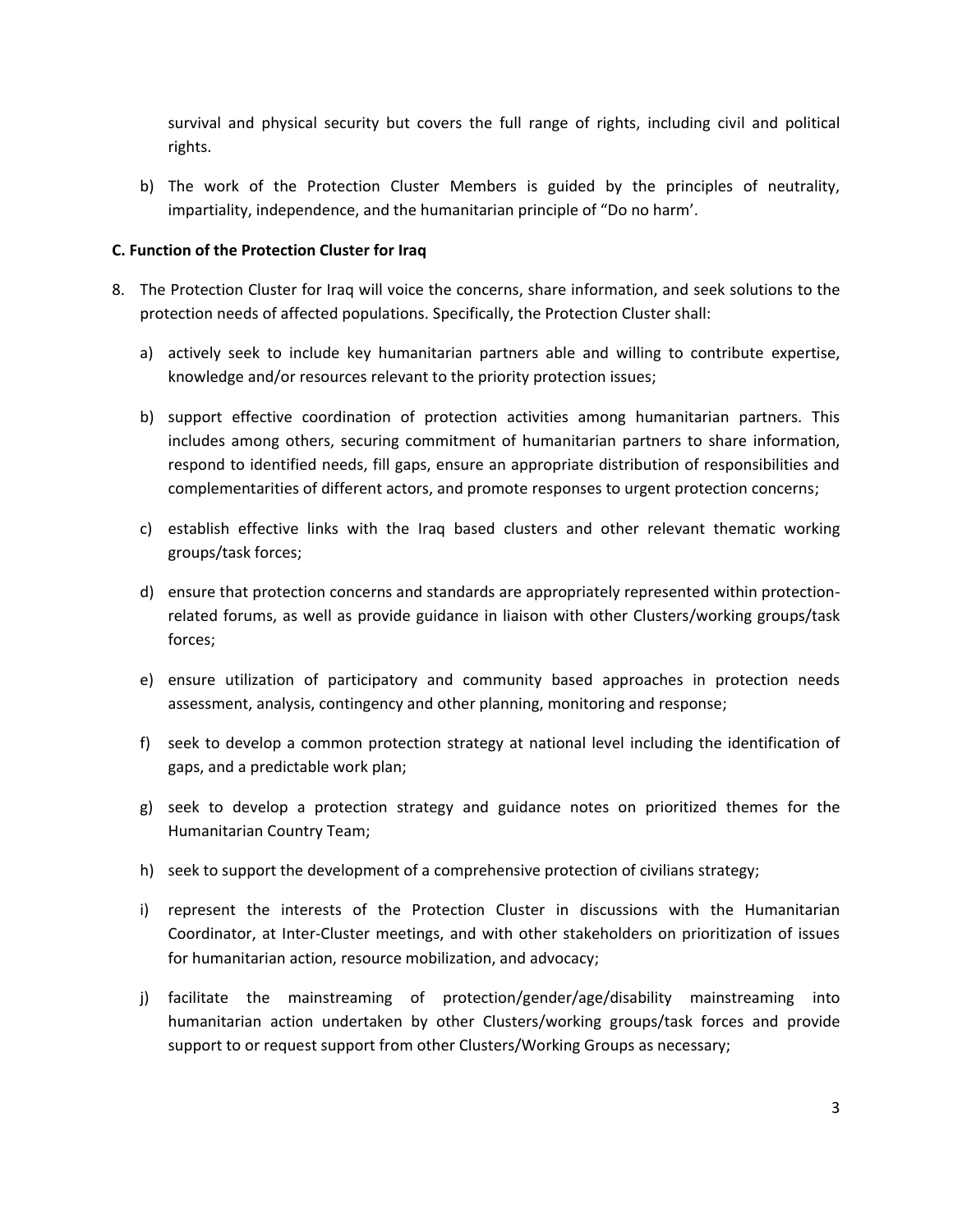- k) raise awareness among other Clusters/Working Groups and Cluster/Working Groups Leads regarding the responsibility to ensure that protection concerns related to their respective clusters/working groups are addressed;
- l) ensure that Cluster members are aware of and utilize relevant policy guidelines, technical standards (such as Sphere) and relevant international human rights law and humanitarian law;
- m) support the establishment, standardization and maintenance of monitoring, response and reporting mechanisms on protection issues and trends analysis in order to inform programming and advocacy by the Protection Cluster and its members, as well as to enable referral of survivors of specific violations to specialized services;
- n) endeavor to effectively engage with relevant mechanisms on protection issues;
- o) endeavor to effectively engage with relevant stakeholders and parties to conflict to promote adherence to International Humanitarian Law and Human Rights Law, in coordination with ICRC;
- p) advocate with donors to fund humanitarian actors to carry out priority activities, while at the same time encourage Protection Cluster members to mobilize their own resources for their activities through their usual channels.

# **D. Participation and Membership in the Protection Cluster**

- 9. The Protection Cluster is open to all UN agencies, international organizations, national and international NGOs or entities, involved in ensuring the respect of the protection environment for civilians in Iraq.
- 10. Representatives of national, regional, local authorities and other stakeholders, such as donors can be invited to participate in Protection Cluster meetings as agreed upon by its members.
- 11. Participation in the Protection Cluster is divided between (a) members of the cluster and (b) organizations affiliated to the cluster;
- 12. Membership in the Protection Cluster requires:
	- a) regular participation at the national, regional or field level in protection cluster and/or working group/task force meetings. In locations where there is no operational protection cluster or working group(s), organizations will not be required to have staff travel to attend a meeting;
	- b) mandatory completion of "activity-info" and/or where applicable, the quarterly or Working Group 4W (monthly) when requested by the Protection Cluster Secretariat or Working Group chairs. An organization that does not complete these tools within a reasonable period of time is deemed by the Protection Cluster Secretariat to no longer undertake protection activities, and will be listed as an Affiliated Organization;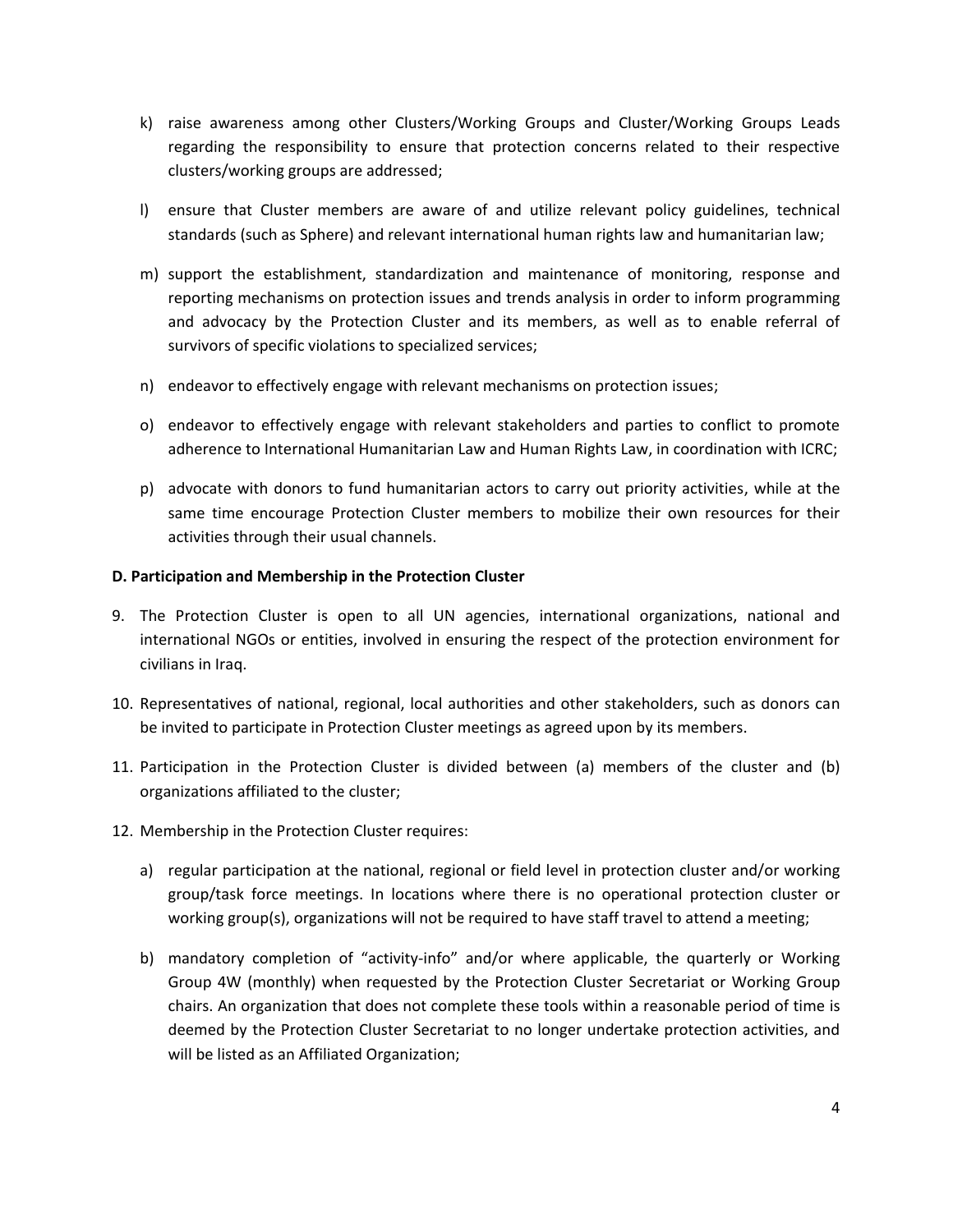- c) organizations must undertake responsive and/or preventive activities as well as advocacy, capacity building, or awareness raising;
- d) share responsibility for Protection Cluster activities, including assessing needs, sharing information, developing plans, policies and guidelines; and
- e) respect and adhere to agreed principles, policies, priorities, and standards.
- 13. An Affiliate Organization is an organization that: wishes to receive protection information but is not undertaking protection activities as per the above-mentioned requirements; has a demonstrable and valid reason for receiving protection information; and refrains from using its affiliation with the Cluster, or information obtained through its affiliation with the Cluster, in any way that violates or jeopardizes core protection principles (including 'do no harm'). An affiliate organization is eligible to attend any National Protection Cluster meeting, and will receive all protection information circulated to members, but will be unable to participate in decision-making and will not benefit from the same favourable consideration that members receive with regard to funding opportunities.
- 14. Full membership in the Protection Cluster privileges the member to participate/vote on decisions taken by the Protection Cluster. The project of full members will be considered in the humanitarian funding mechanisms additional consideration. Affiliated members will receive Protection Cluster Meeting minutes but not the SAG minutes or restriction documentation. The projects of affiliated members will be considered for humanitarian funding but not prioritized as members' projects.

# **E. Protection Cluster Chair and Co-Chair Responsibilities**

- 15. The Cluster Coordinator (Chair and/or Co-Chair) is accountable to the Humanitarian Coordinator and reports regularly to the Protection Cluster Lead (UNHCR Iraq Representative), with the aim of ensuring a more effective and coordinated response capacity vis-à-vis IDPs and affected communities.
- 16. Specific tasks of the Protection Cluster Chair and Co-Chair include:
	- a) Monitoring and reporting;
	- b) Identification of key protection partners;
	- c) Planning and strategy development;
	- d) Advocacy and resource mobilization;
	- e) Coordination of program implementation; and,
	- f) Communicating with, and providing timely feedback to, partners.

# **F. Protection Cluster Architecture**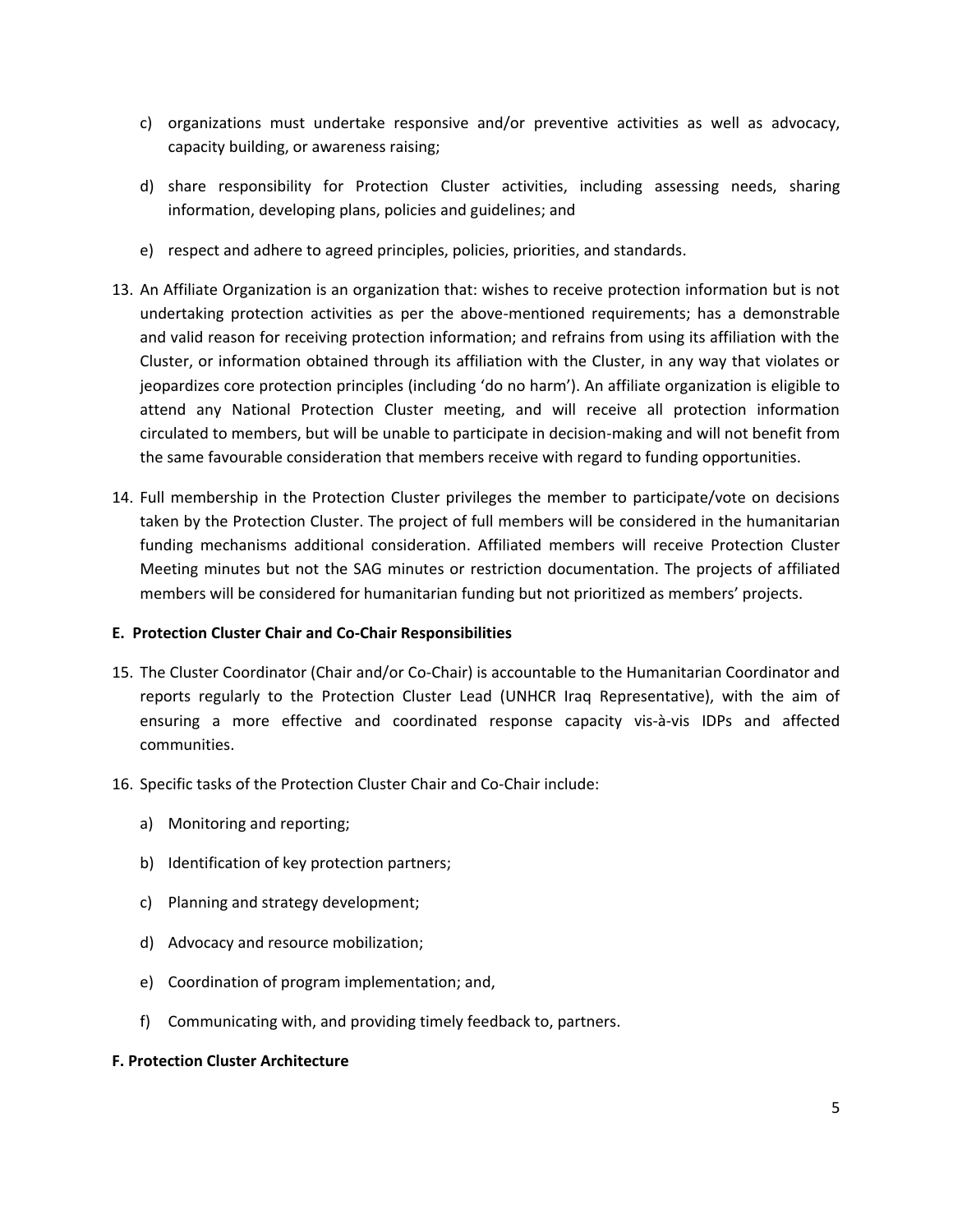- 17. There are four national sub-clusters within the Iraq Protection Cluster:
	- Child Protection, led by UNICEF
	- Gender-Based Violence, led by UNFPA
	- Mine Action, led by UNMAS
	- Housing, Land and Property, led by NRC
- 18. Sub-Clusters have their own terms of reference and rules for participation, functions and meetings, which should be aligned with, and not contradict the terms of reference of the National Protection Cluster. Sub-Cluster can have co-leads, whose choice and status will depend on the terms of reference of each sub-cluster.
- 19. There are Protection Working Groups in South/Central Iraq and in the Kurdistan Region of Iraq (KR- $I)^2$  to support activities of the Protection Cluster.
- 20. A Strategic Advisory Group (SAG), comprised of key UN agencies and protection actors in Iraq, is providing strategic guidance to the National Protection Cluster. Composition, function and meeting structure of the SAG are detailed in Annex 1.
- 21. The Protection Cluster is chaired by UNHCR. The Co-Chair will be a national or international NGO with a protection focus and operations in different parts of Iraq. The selection of a Co-Chair should be regularly reviewed with the objective of periodic rotation. As of June 2016, the Protection Cluster is chaired by UNHCR and co-chaired by the Danish Refugee Council (DRC).
- 22. The Protection Cluster Secretariat consists of the Chair and Co-Chair and a Cluster Support staff.<sup>3</sup> The Secretariat's role is to manage the day-to-day operation of the Protection Cluster, and to facilitate guidance and strategic direction as stipulated by the SAG and the Protection Cluster at large.
- 23. The Protection Cluster in South/Central and the Protection Cluster/PWG in the KRI oversee specific geographic areas and, in consultation with the Protection Cluster for Iraq, determine which working groups, task forces, consortia etc., they wish to establish and maintain and who should be the chair/co-chair.
- 24. Based on requirements and the needs to address protection concerns efficiently and effectively, the Protection Cluster at country, South/Central or KR-I level can establish additional working groups, ad hoc thematic groups, task forces, steering committees, etc.

 $\overline{\phantom{a}}$ 

<sup>&</sup>lt;sup>2</sup> The Protection Cluster for the KR-I is part of the Protection Sub-Working Group for the KR-I (PsWG-KRI) that has been established as part of the United Nations Development Assistance Framework (UNDAF). The group was subsequently established as Protection Working Group, Kurdistan Region of Iraq (PWG/KR-I).

<sup>&</sup>lt;sup>3</sup> As of June 2016, this consists of one Information Management Officer (UNHCR).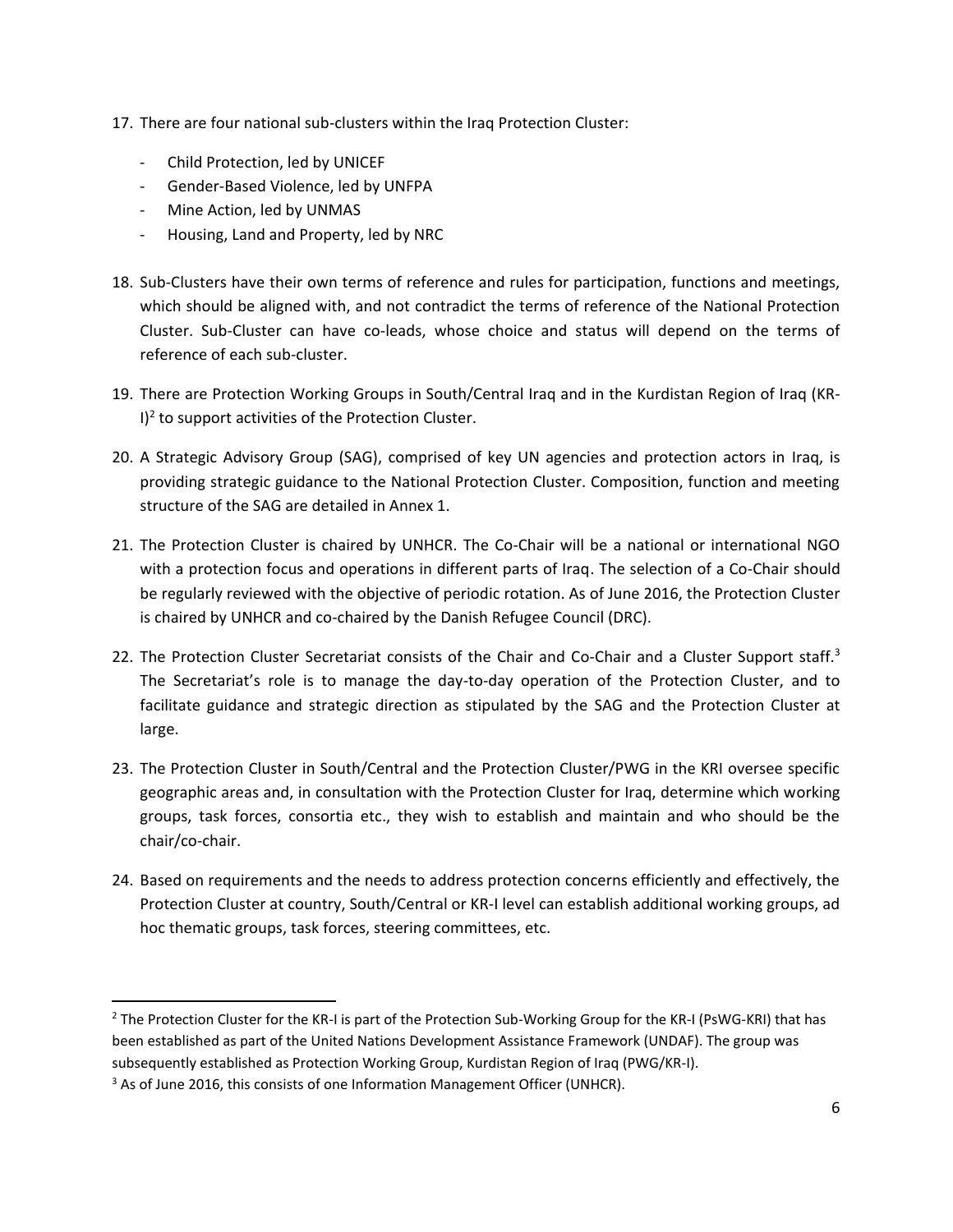25. In consultation with the National Protection Cluster, the South/Central and the KRI Clusters/Working Groups may establish their own Technical (or Steering) Committees.

# **G. Frequency of Meetings**

- 26. The Protection Cluster meets every three months though extraordinary meetings may be called by the Chair/Co-Chair, or at the request of a member of the SAG.
- 27. At the meeting, information will be shared, protection concerns highlighted, and updates from the regions through Protection Cluster members and its constituent bodies provided.
- 28. Each Sub-Cluster or Working Group at country and where applicable, south/central or KR-I level will set the frequency of their own respective meetings.

# **H. Voting**

- 29. Decisions of the Protection Cluster, as well as the Sub-Clusters and sub-national bodies, are ideally taken by consensus and efforts to foster consensus shall be made. However, in the absence of consensus on an issue, a vote may be taken and a decision made on the basis of a 51% majority of members participating in the meeting. Decisions regarding the composition of the SAG (see Annex 1) are validated by a 2/3 majority.
- 30. Any member of good standing can call for a vote on an issue and, if seconded, a vote shall be taken. No decision may be taken within the context of a meeting that active members, on whole, did not have a fair opportunity to attend (e.g. because the meeting was not publicized through normal channels or because too little notice was given). For the National Protection Cluster, there is not a minimum quorum for decision-making.
- 31. The Cluster and its constituent bodies may develop voting mechanisms to be used when facilitating a vote of their full members is not possible (e.g. due to time constraints). These mechanisms, including when they can be invoked and how they will operate, must be clearly stated within the body's terms of reference and formally endorsed by a vote of the membership before taking force. For the National Protection Cluster, the Strategic Advisory Group (as outlined in Annex 1), exists in part for this purpose.
- 32. The outcomes of all decisions that come to a vote through alternate voting mechanisms shall be communicated to the full membership. A vote of the full membership, e.g. as herein outlined in paragraph 29 and 30, takes precedence over any vote made through alternate voting mechanisms; thus, by calling for a standard vote, members reserve the right to overrule decisions made through alternate mechanisms.
- 33. Decisions that are otherwise taken, i.e. not in accordance with agreed-upon mechanisms or not communicated to partners, are void.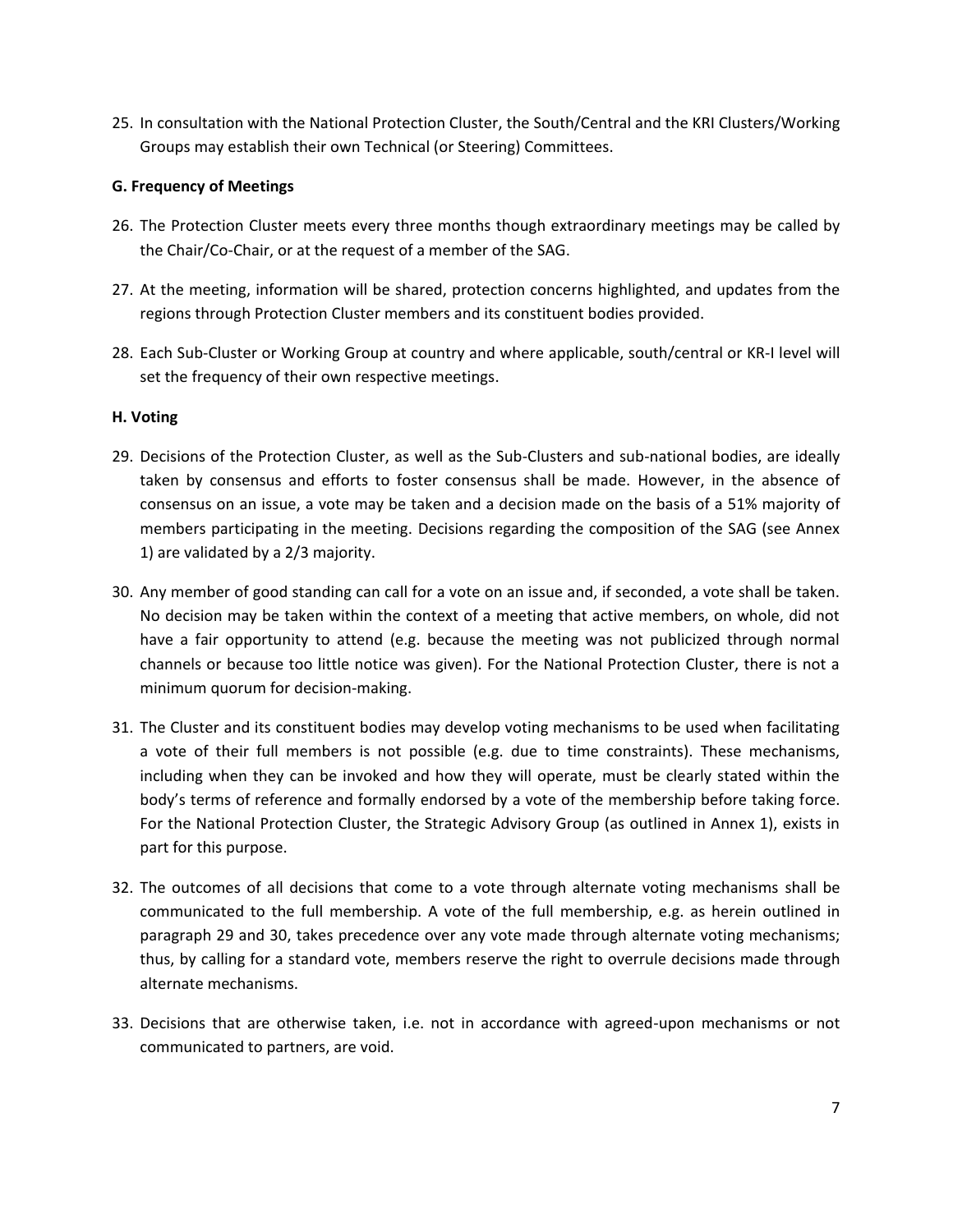34. Consensus or a vote, whether by the full membership or through alternate mechanisms, is required for any item to be formally considered a product of the Cluster, Sub-Cluster, or sub-national body (as the case may be). When items remain in draft format or lack formal endorsement, this shall be clearly communicated.

# **I. Agenda and Action Points**

- 35. National PC meetings will be arranged by the Protection Cluster Secretariat.
- 36. A draft agenda will be circulated to Protection Cluster Members and Affiliate Organizations at least two days ahead of the meeting. Draft minutes will be circulated within one week of the meeting.
- 37. At the Protection Cluster meeting updates from the Sub-Clusters and where required, the Working Groups/Task Forces in south/central and the KR-I are a standing agenda item. The chairs/co-chairs of those Sub-Clusters/Working Groups/Task Forces will provide updates on key activities and decisions and highlight issues that require discussion and action by the Protection Cluster.
- 38. Action points from Sub-Clusters, Working Groups, etc that require action by the Protection Cluster must be sent to the Protection Cluster Secretariat, which in turn will table the action points for discussion at the next SAG meetings. Feedback and decision(s) reached by the SAG will be communicated to the requesting Sub-Cluster/Working Group etc by the Protection Coordinator/Chair or Co-Chair.
- 39. Meetings by the Sub-Clusters, Protection Working Groups, task forces etc. in south/central and the KR-I will follow the above mentioned process to the extent possible.

# **J. Terms of Reference of the Protection Cluster for Iraq**

40. Terms of References shall be reviewed on an annual basis or as requested by a vote. The date for review, after which the Terms of Reference are null and void, shall be one year from the date of last adoption.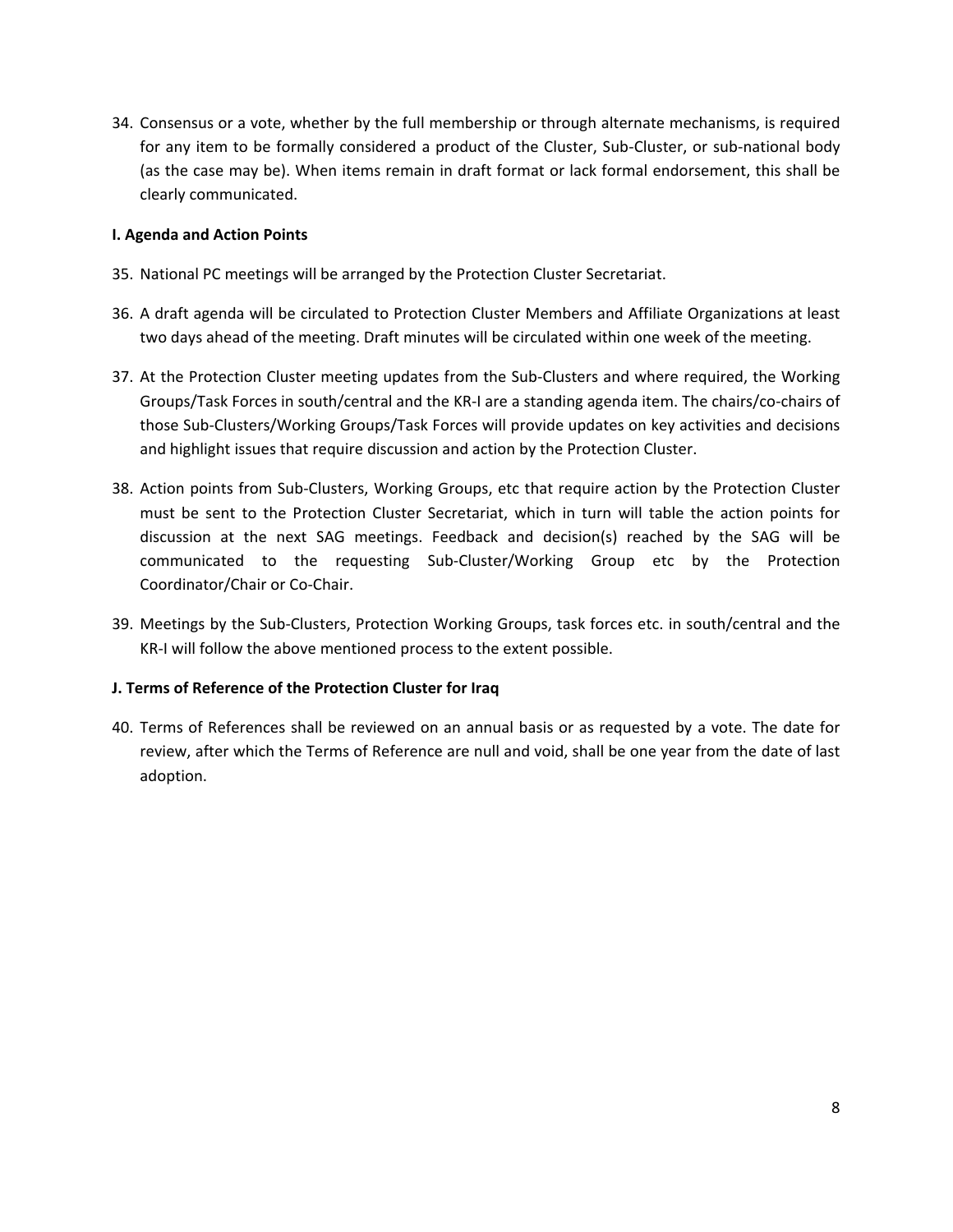# **ANNEX 1 – TERMS OF REFERENCE OF THE PROTECTION CLUSTER STRATEGIC ADVISORY GROUP**

# **A. MEMBERSHIP OF THE STRATEGIC ADVISORY GROUP**

- 1. The Strategic Advisory Group (SAG) is composed of the Secretariat of the Protection Cluster, coordinators of Sub-Clusters and KR-I and Center South Protection Working Groups and of key UN agencies and protection actors in Iraq, as follows:
	- Secretariat of the Protection Cluster
	- One member for each Sub-Cluster
	- One member for each Protection Working Group
	- UN agencies: UNHCR, UNFPA, UNMAS, UNICEF
	- Protection actors: a representative of NCCI Advocacy Working Group and 3 Protection NGOs selected by the National Protection Cluster upon recommendation of the SAG. Priority will be given to organizations with a broad area of expertise and/or with a consistent geographical coverage.
- 2. Changes to the composition of the SAG, as outlined above in paragraph 1, must be ratified by a 2/3 majority vote of the National Protection Cluster. The protection actors that serve as NGO members on the SAG shall be reviewed on a yearly basis.
- 3. A member can renounce its participation from the SAG with a request from the head of the organization to the SAG and the Secretariat of the Protection Cluster. Sub-clusters cannot renounce membership but can choose whether the sub-cluster coordinator or co-coordinator will participate.
- 4. To allow for continuity of work within the SAG, each organization must nominate a dedicated member to attend the SAG and an alternate member. Only one person can represent the organization in the SAG, but both members of the organization will be kept informed of SAG activities.
- 5. The SAG can nominate observers on a temporary or permanent basis to support the functions of the SAG. Temporary observers can be nominated for their expertise in a certain field while the issue is under consideration by the Protection Cluster. Permanent members can be nominated to reinforce coordination with other organizations or humanitarian mechanism or to prepare for a member to become full member. Observatory membership is decided by 2/3 of the SAG.
- 6. Members of the SAG take on the commitment of active participation in both the Protection Cluster and the Strategic Advisory Group. Members that do not actively participate in either body can be suspended from participating in the SAG.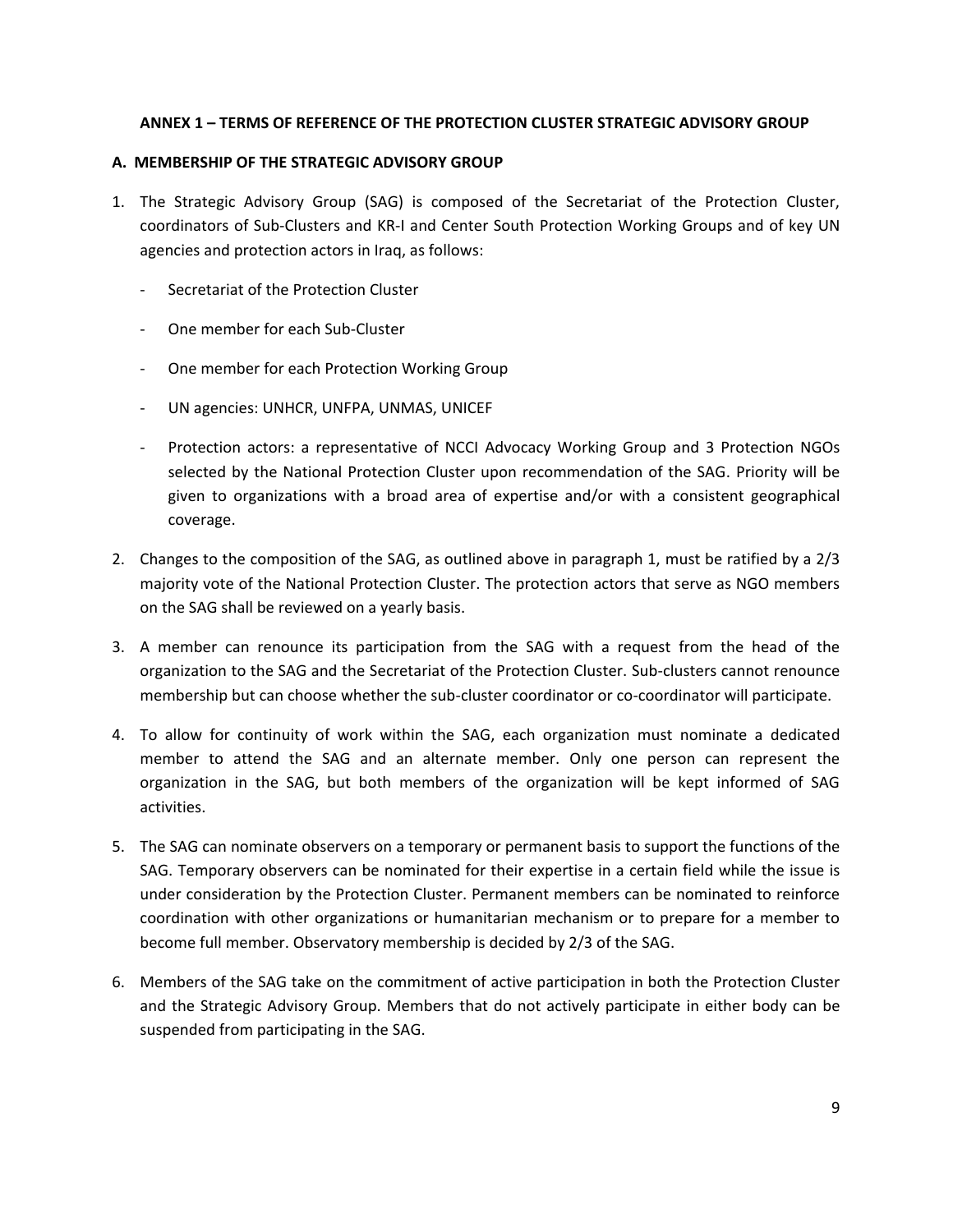# **B. FUNCTION OF THE STRATEGIC ADVISORY GROUP**

- 7. The SAG proposes and prepares strategic decisions for the Protection Cluster and provides technical expertise for the Protection Cluster coordination. Functions of the SAG are *inter alia*
	- Serve as a decision-making body, as outlined below, when consultation and voting within the context of the Cluster's full membership is not practical;
	- Elaborate all strategic documents for the Protection Cluster, including strategies, terms of reference of working groups of the National Protection Cluster and documents relating to international funding appeals. The SAG and particularly the coordinators/co-coordinators representing the sub-clusters, will take a lead role in approaching donors with respect to funding needs. Further, they will ensure that strategies and ToRs of Sub-Cluster are not in contradiction with the National Protection Cluster strategic documents;
	- Provide strategic, technical support and guidance to Sub-Clusters and sub-national bodies;
	- Define strategic positions and orientations for the advocacy role of the Protection Cluster and support elaboration of advocacy documents if relevant;
	- Support the training and sensitization activities of the Protection Cluster;
	- Define and support priority protection missions in the country;
	- Lead the Monitoring and Evaluation mechanism of the Protection Cluster;
	- Address critical protection issues, trends and gaps that require coordinated responses and/or high level-advocacy, including through the development of a common Cluster position.
	- Follow-up on actions points and recommendations done to the SAG by the Protection Cluster.
- 8. The Secretariat of the Protection Cluster reports regularly on SAG activities to the Protection Cluster.

# **C. VOTING**

- 9. In accordance with its Terms of Reference (paragraph 29-34), the National Protection Cluster delegates limited decision-making authority to the SAG as outlined herein.
- 10. On behalf of the Protection Cluster, the SAG may take decisions under the following circumstances:
	- When voting within the context of the full membership is not possible due to the time-sensitive nature of the issue(s) under consideration.
	- When the issue(s) of consideration entails inherently sensitive information that cannot be shared widely due to protection concerns.